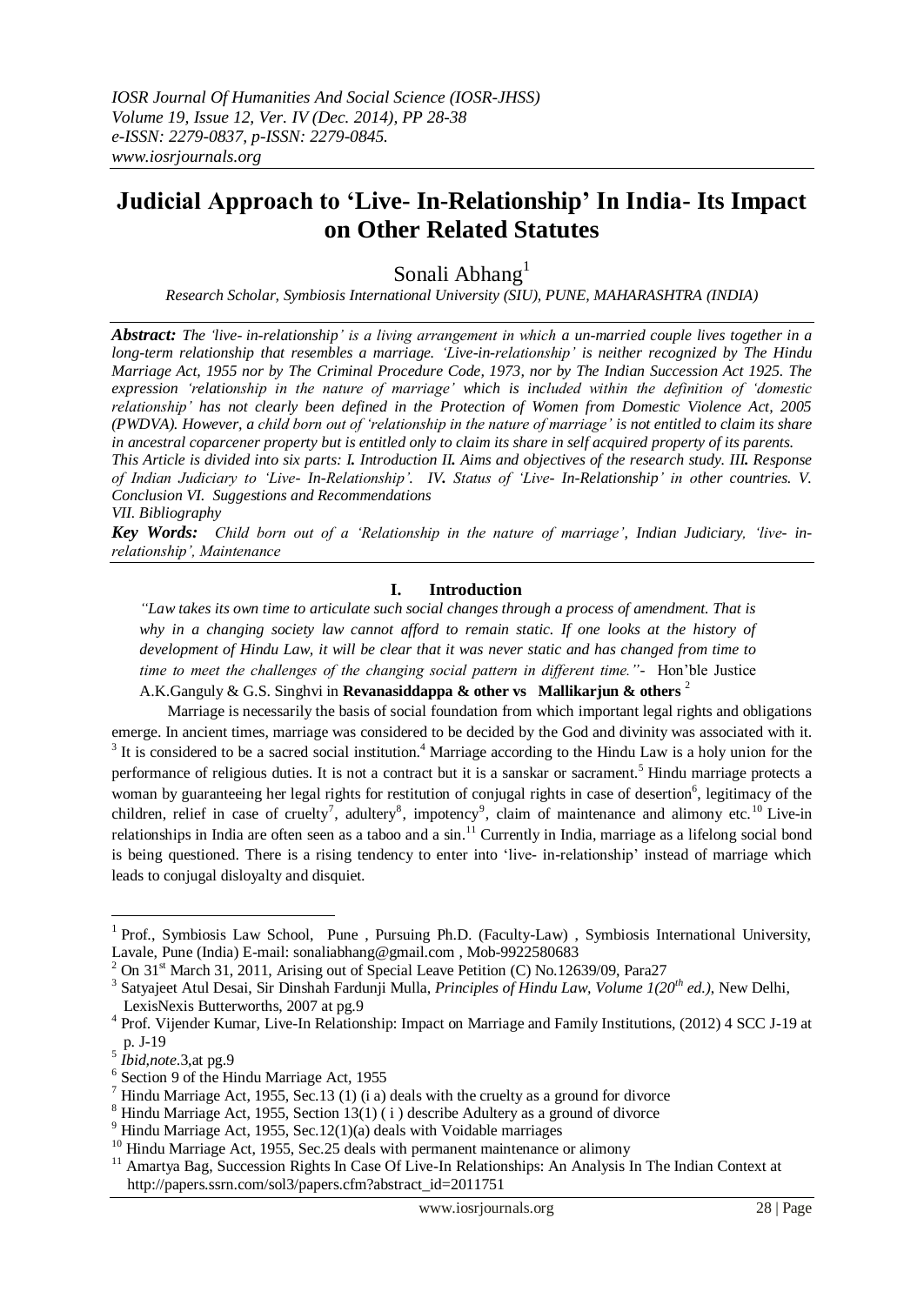The live in relationship is a living arrangement in which an unmarried couple lives together in a longterm relationship that resembles a marriage. In every day parlance, it is cohabitation.<sup>12</sup> 'Live-in-relationship'/ Cohabitation, sometimes called consensual union or de facto marriage, and refers to unmarried heterosexual couples living together in an intimate relationship.<sup>13</sup> Cohabitation is defined as a situation in which opposite-sex couples live together outside the bond of marriage.<sup>14</sup> In some jurisdictions cohabitation is viewed as legal as common law marriage, either for a specified period, or after the birth of a child, or if the couple holds themselves out to society as being akin to spouses.<sup>15</sup>

‗Live-in-relationship' is neither recognized by The [Hindu Marriage Act,](http://en.wikipedia.org/wiki/Hindu_Marriage_Act) 1955 nor by The Criminal Procedure Code, 1973, nor by The Indian Succession Act 1925.<sup>16</sup> However, the expression 'Relationship in the nature of marriage' which is included within the definition of ‗domestic relationship' has been defined in the [Protection of Women from Domestic Violence Act, 2005](http://en.wikipedia.org/wiki/Protection_of_Women_from_Domestic_Violence_Act_2005) (PWDVA) as follows:

**Section 2(a)** *"Aggrieved person"<sup>17</sup> means any woman who is, or has been, in a domestic relationship with the respondent and who alleges to have been subjected to any act of domestic violence by the respondent*;

**Section 2(f)** *"Domestic relationship"<sup>18</sup> means a relationship between two persons who live or have, at any point of time, lived together in a shared household, when they are related by consanguinity, marriage, or through a relationship in the nature of marriage, adoption or are family members living together as a joint family;* 

## **II. Aims And Objectives Of The Research Paper**

- a. To analyze response of Indian judiciary to 'live- in-relationship'
- b. To comparing the status of 'live-in-relationships' with the status of married couples with the help of judicial decisions in India
- c. To study the status of ‗live in relationship' in other countries
- d. To examine ‗live-in-relationship'and its impact on related statutes
- e. To suggest remedial measures to alleviate sufferings of women living in ‗live- in-relationship' in India.

## **III. Response Of Indian Judiciary To "Live- In-Relationship"**

Where a man and a woman live together for a long spell of time as husband and wife then there would be 'presumption of marriage' u/S.114 of Indian Evidence Act, 1872.<sup>19</sup> In **A. Dinohamy v. W.L.Blahamy**<sup>20</sup> the Privy Council took a stand that, *"where a man and a woman are proved to have lived together as man and wife, the law will presume, unless the contrary be clearly proved that they were living together in consequence of a valid marriage, and not in a state of concubinage.*<sup>22</sup><sup>1</sup>And the same stand was also resorted to in the case of **Mohabhat Ali v. Md. Ibrahim Khan<sup>22</sup>**, when the Privy Council stuck to their position that when a man and a woman cohabitated continuously for a number of years, the law presumes that they are a married couple and are

<sup>&</sup>lt;sup>12</sup> "live together and have a sexual relationship without being married", Catherine, Soanes, Oxford English Dictionary, Oxford University Press, 7th ed. 2007

<sup>&</sup>lt;sup>13</sup> "Cohabitation", International Encyclopedia of Marriage And Family | 2003, Available At, [Http://Www.Encyclopedia.Com/Topic/Cohabitation.Aspx](http://www.encyclopedia.com/Topic/Cohabitation.Aspx)

<sup>&</sup>lt;sup>14</sup> "Cohabitation" International Encyclopedia of the Social Sciences | 2008 available at, http://www.encyclopedia.com/topic/Cohabitation.aspx

<sup>&</sup>lt;sup>15</sup> Shobharam Sharma, "Live-In-Relationship: An Individualistic Approach", *Naya Deep*,Pg.69

<sup>&</sup>lt;sup>16</sup> Live-in Relationship in India : Legal Status, Indian Laws & Jurisprudence: A Layman's Guide,

available at, http://www.gangothri.org/?q=node/33, (Last accessed on April 26, 2013)  $17$  Section 2(a), of the PWDVA, 2005

 $18$  Section 2(f) of the PWDVA, 2005

<sup>&</sup>lt;sup>19</sup> Indian Evidence Act, 1872, S.114 -Court may presume existence of certain facts. —The Court may presume the existence of any fact which it thinks likely to have happened, regard being had to the common course of natural events, human conduct and public and private business, in their relation to the facts of the particular case.

AIR 1927 P.C. 185

<sup>21</sup> *Ibid. at 187*

<sup>22</sup> AIR 1929 PC 135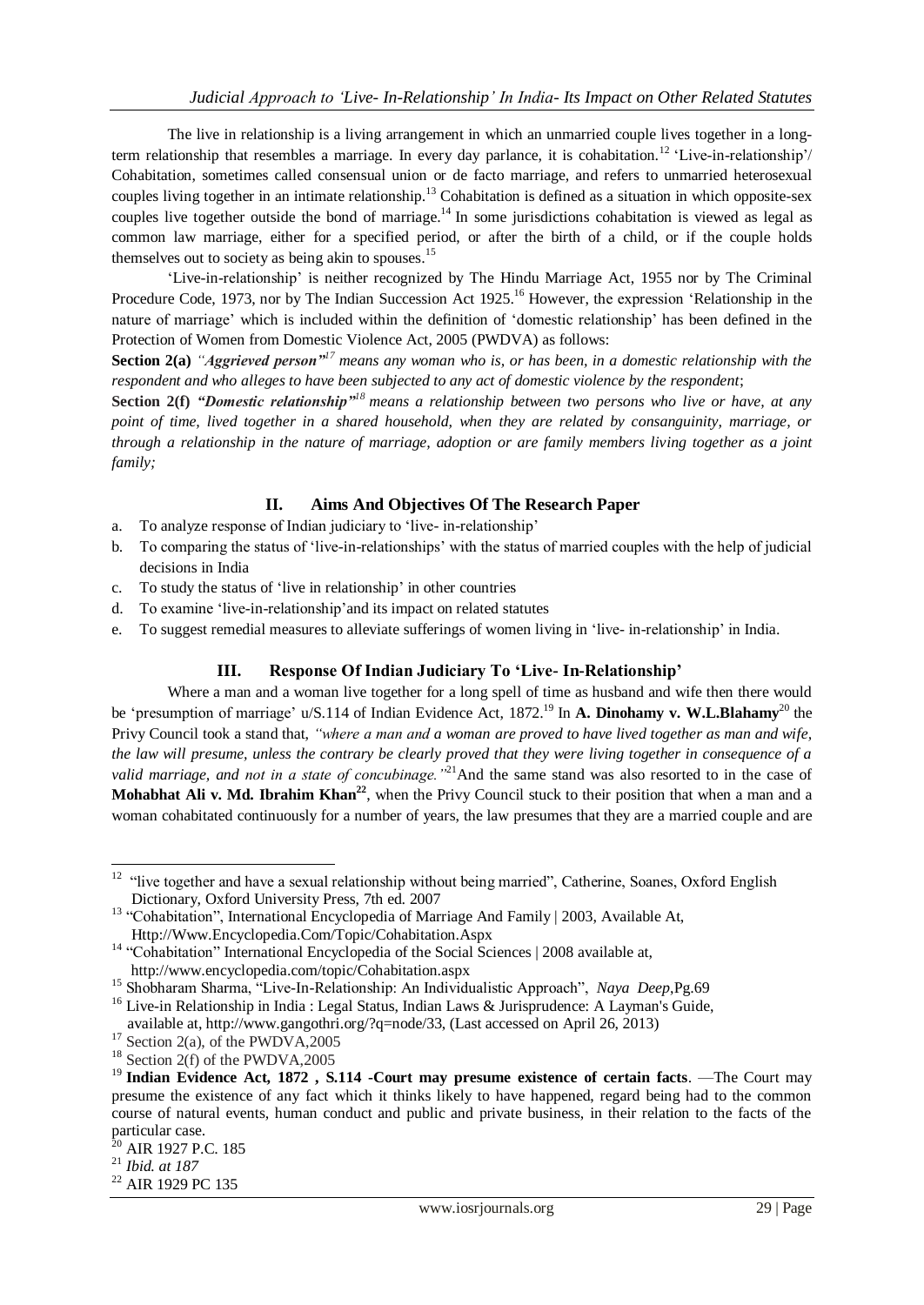not in a state of concubinage.<sup>23</sup> In a case **Badri Prasad v. Dy. Director of Consolidation**<sup>24</sup> where a man and a woman lived together for around 50 years, the S.C. presumed that they were a married couple. But in this case the S.C. laced their judgment by observing that*, "The presumption was rebuttable, but a heavy burden lies on the person who seeks to deprive the relationship of legal origin to prove that no marriage took place. Law leans in favour of legitimacy and frowns upon a basterd."* In **Gokal Chand v. Parvin Kumari ,** <sup>25</sup> observed that even though it may tempt it to presume the relationship in the nature of marriage, certain peculiar circumstances do occur which may force the S.C.to rebut such a presumption.<sup>26</sup>

Before 2000, no courts in the country ever uttered the word 'live-in-Relationship', but not thereafter. In 2001 **Payal Sharma vs. Superintendent, Nari Niketan, Agra, C.M. Hab. Corp.<sup>27</sup>** the Bench consisting of justice M.Katju and justice R.B.Mishra of Allhabad High Court observed that *"In our opinion, a man and a woman, even without getting married, can live together if they wish to. This may be regarded as immoral by*  society, but is not illegal. There is a difference between Law and Morality.<sup>"28</sup>The Supreme Court in the case of Vidyadhari v. Sukhrana Bai<sup>29</sup>, issued a Succession Certificate in favour of the live-in partner, who was nominated by the deceased.<sup>30</sup>

In **Koppisetti Subbharao Subramaniam v. State of A.P.**<sup>31</sup>, the Supreme Court provided the protection cover against dowry under Section 498 A of the Indian Penal Code,  $1860^{32}$  by including a person who enters into marital relationship under the colour of feigned status of husband. <sup>33</sup> In **Patel and others Case <sup>34</sup>** the Supreme Court observed that the two adults are not criminal offenders who are bound in 'live-in-Relationship' without a formal marriage. No legislation has ever been enacted by Indian Parliament which denounces any 'live-in-Relationship' as illegal. The above judgment was made applicable to **Tulsa v. Durghatiya**<sup>35</sup> by the Supreme Court and re-recognized the rule that there would be a presumption of marriage  $u/S.114$  when there has been long cohabitation.<sup>36</sup>

After 2010 various issues are discussed and clarified by the Supreme Court and High Courts by delivering various guidelines in numerous judgments on validity of 'live-in-Relationship'

On 28 April, 2010 Special Bench of the Supreme Court of India consisting of K.G. Balakrishnan, Deepak Verma, B.S. Chauhan in **Khushboo vs Kanniammal & Anr.** <sup>37</sup> posed a question *"If two people, man and woman, want to live together, who can oppose them? What is the offence they commit here? This happens because of the cultural exchange between people."* The S.C. held that ‗live-in-Relationship' is permissible. The court also held that living together is a part of the right to life  $u/Art.21$  of the Indian Constitution<sup>38</sup> and it is not a "criminal offence".

<sup>-</sup><sup>23</sup>*Supra.note,22,at138*

<sup>&</sup>lt;sup>24</sup> AIR 1978 SC 1557

<sup>&</sup>lt;sup>25</sup> AIR 1952 SC 231

<sup>26</sup> *Ibid note* 25,*at 333*

<sup>27</sup> W.P. No. 16876/2001, MANU/UP/0288/2001 (All. H.C. May 17, 2001), 2001(3) AWS 1778

<sup>28</sup> *Ibid*

<sup>29</sup> C.A. No. 575/2008 MANU/SC/0629/2008, (S.C. Jan. 22, 2008)

<sup>30</sup> *Ibid.at.9-10*

<sup>31</sup> Crl. Appl. No. 867/2009 MANU/SC/0689/2009 (S.C. Sept. 24, 2009)

<sup>32</sup> Indian Penal Code, 1872 **u/S.498A**.- **Husband or relative of husband of a woman subjecting her to cruelty.**—Whoever, being the husband or the relative of the husband of a woman, subjects such woman to cruelty shall be punished with imprisonment for a term which may extend to three years and shall also be liable to fine. Explanation.—For the purpose of this section, "cruelty" means— [\(a\)](http://indiankanoon.org/doc/1776697/) any wilful conduct which is of such a nature as is likely to drive the woman to commit suicide or to cause grave injury or danger to life, limb or health (whether mental or physical) of the woman; or [\(b\)](http://indiankanoon.org/doc/1824991/) harassment of the woman where such harassment is with a view to coercing her or any person related to her to meet any unlawful demand for any property or valuable security or is on account of failure by her or any person related to her to meet such demand.

<sup>33</sup>*Ibid. note 31,at 17*

<sup>&</sup>lt;sup>34</sup> (2006) 8 SCC 726

<sup>&</sup>lt;sup>35</sup> Civil Appeal No. 648/2002 MANU/SC/0424/2008 (S.C. Jan. 15, 2008).

<sup>36</sup> *Ibid. note, 35, Para. 12,13*

<sup>37</sup> Crl. App. No. 913/2010, arising out of SLP (Crl.) No. 4010 of 2008, MANU/SC/0310/2010, (S.C. 28 April, 2010)

<sup>38</sup> Indian Constitution of India, 1950, **u/Art.21-Protection of life and personal liberty-** No person shall be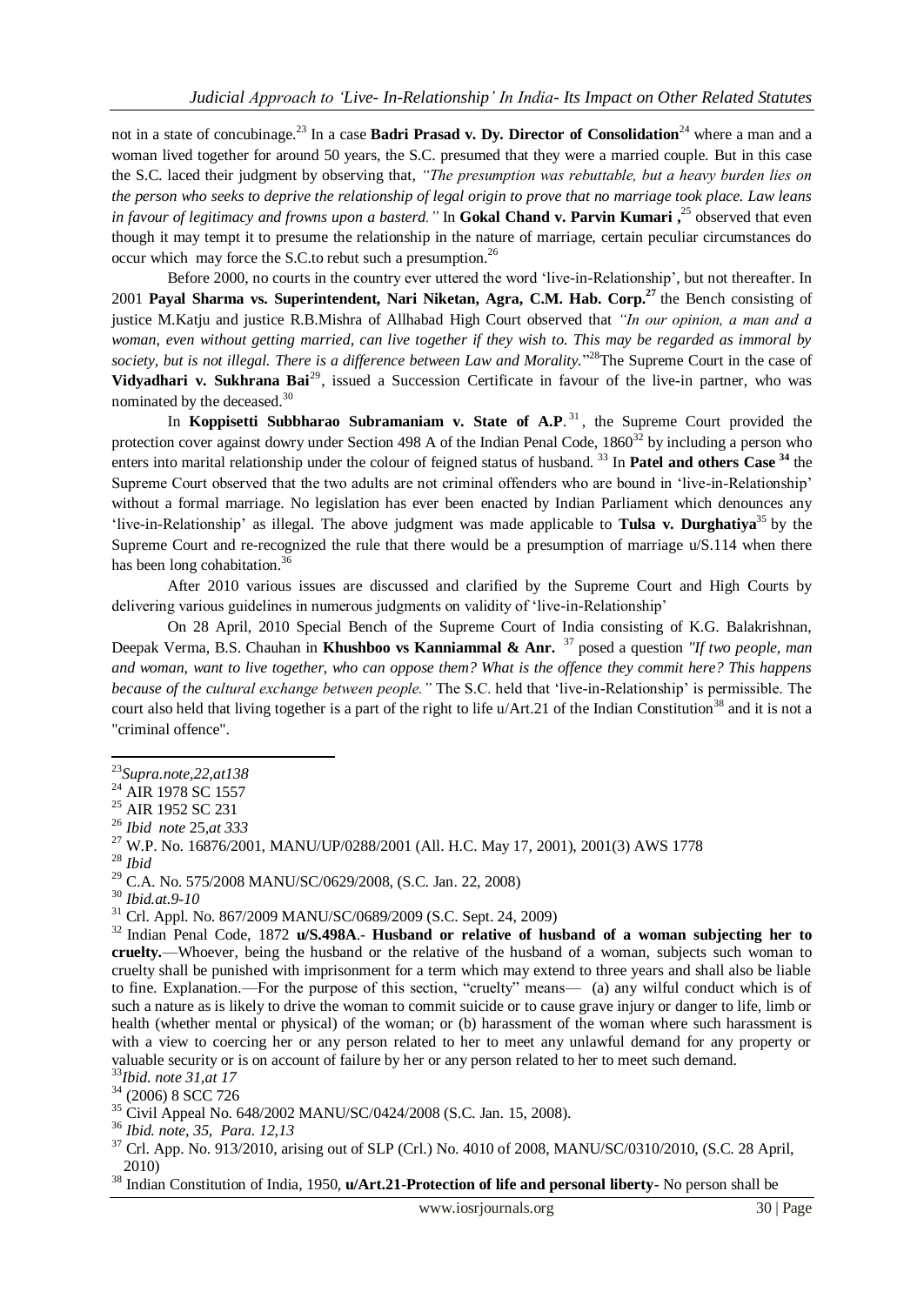In this context the court commented that there exists no law in the country which prohibits pre-marital sex. This comment was passed by the Apex Court in answer to the comments made by the prosecution that the actress **Khushboo** endorsed pre-marital sex which affects the moral fabric of the society.<sup>39</sup>

In later part of the 2010 Delhi High Court decided a case **Alok Kumar vs. State** <sup>40</sup> which also was in connection with 'live-in-Relationship'. The facts of the case suggest that the complainant started 'live-in-Relationship' with the petitioner, who had not even divorced his previous wife and was having a child of his own. The complainant was also having a child of her own. The Delhi High Court, therefore, described the nature of such relationship as a walk-in and walk-out relationship with no legal strings attached. It is a contract of living together *"which is renewed every day by the parties and can be terminated by either of the parties without consent of the other party."* Those who do not want to enter into such relationship enter into such relationship of marriage which creates a legal bond which cannot be broken by other party at will. Thus people who choose to have 'live-in relationship' cannot later complain of infidelity or immorality.<sup>41</sup>

On 17<sup>th</sup> May 2010 a Bench of the Supreme Court of India consisting of Hon'ble Justice B.S. Chauhan and Justice Swatanter Kumar (JJ) in **Bharatha Matha & Anr vs R. Vijaya Renganathan & Ors<sup>42</sup>** held that

*"20. Thus, it is evident that Section 16 of the (Hindu Marriage) Act intends to bring about social reforms, conferment of social status of legitimacy on a group of children, otherwise treated as illegitimate, as its prime object."<sup>43</sup>*

*"27. Thus, it is evident that in such a fact-situation, a child born of void or voidable marriage is not entitled to claim inheritance in ancestral coparcener property but is entitled only to claim share in self acquired properties, if any."<sup>44</sup>*

On 31 March, 2011 a special Bench of the Supreme Court of India consisting of G.S. Singhvi, Asok Kumar Ganguly in **Revanasiddappa & Anr. vs Mallikarjun & Ors.<sup>45</sup>** remarked that irrespective of the relationship between parents, birth of a child out of such relationship has to be viewed independently of the relationship of the parents. It is as plain and clear as sunshine that a child born out of such relationship is innocent and is entitled to all the rights and privileges available to children born out of valid marriages. This is the crux of Section 16(3) of the amended Hindu Marriage Act,  $1955^{46}$ .<sup>27</sup>

The legal right to maintenance for women involved in 'live-in-Relationship' has been adjudicated upon by the Supreme Court in the following two cases;

#### **1. Virendra Chanmuniya vs.Chanmuniya Kumar Singh Kushwaha and Anr (Decided by G.S.**

deprived of his life or personal liberty except according to procedure established by law

<sup>39</sup> Indian Express New Delhi, Wed Mar 24 2010, 08:12 hrs[, Krishnadas Rajagopal,](http://archive.indianexpress.com/columnist/krishnadasrajagopal/) "Living together a part of right to life, not an offence: SC", available at, http://archive.indianexpress.com/news/living-together-a-partof-right-to- life-not-an-offence-sc/594925/1

-

- <sup>43</sup> AIR 2010 SC 2685,Para.20
- <sup>44</sup> AIR 2010 SC 2685,Para.27

<sup>46</sup> **Hindu Marriage Act, 1955, Section 16- Legitimacy of children of void and voidable marriages.-** (1) Notwithstanding that a marriage is null and void under Section 11, any child of such marriage who would have been legitimate if the marriage had been valid, shall be legitimate, whether such a child is born before or after the commencement of the Marriage Laws (Amendment) Act, 1976, and whether or not a decree of nullity is granted in respect of the marriage under this Act and whether or not the marriage is held to be void otherwise than on a petition under this Act.(2) Where a decree of nullity is granted in respect of a voidable marriage under Section 12, any child begotten or conceived before the decree is made, who would have been the legitimate child of the parties to the marriage if at the date of the decree it had been dissolved instead of being annulled, shall be deemed to be their legitimate child notwithstanding the decree of nullity. (3) Nothing contained in subsection (1) or sub-section (2) shall be construed as conferring upon any child of a marriage which is null and void or which is annulled by a decree of nullity under Section 12, any rights in or to the property of any person, other than the parents, in any case, where, but for the passing of this Act, such child would have been incapable of possessing or acquiring any such rights by reason of his not being the legitimate child of his parents. <sup>47</sup>*Ibid, note*,42, Para.36

 $^{40}$  Cr.M.C.No. 299/2009, Decided on 9 August 2010,

*<sup>41</sup>Ibid. note.40, Para.6*

<sup>&</sup>lt;sup>42</sup> AIR 2010 SC 2685

<sup>45</sup> Civil Appeal No. of 2011, Arising out of Special Leave Petition (C) No.12639/09 , 2011(2)UJ 1342(S.C.)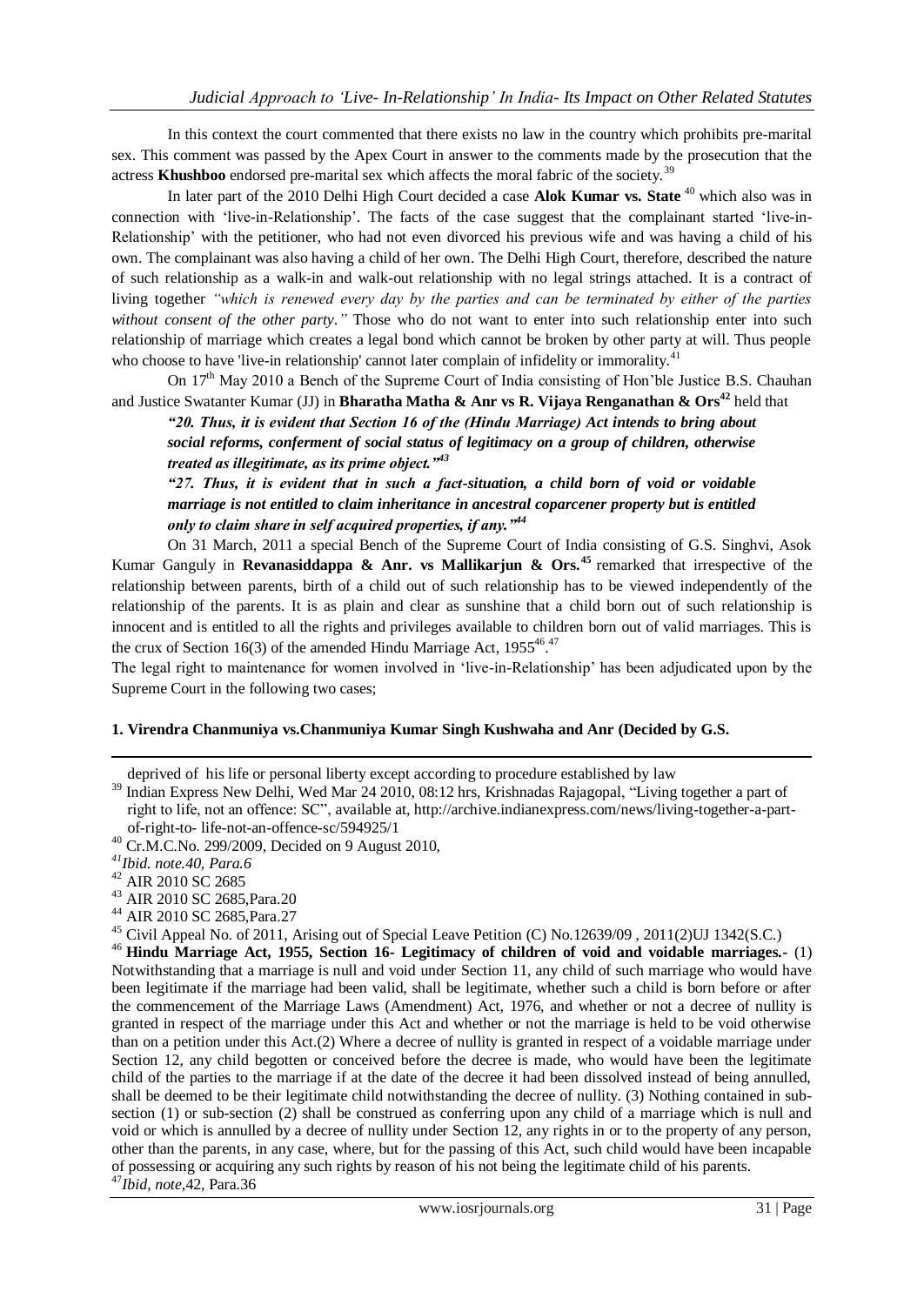Singhvi and Asok Kumar Ganguly, JJ)<sup>48</sup> Facts of the case: the appellant woman contended that she was remarried, as per the prevalent custom and usage, to the younger brother (Respondent) of her deceased husband. They lived together as husband and wife for a pretty long time. Thereafter, surprisingly and unfortunately the husband (respondent) started harassing the appellant wife and also refused to provide her maintenance u/S.125 of Cr.P.C.

In this case, the High Court held that the appellant wife was not entitled to maintenance on the ground that only legally married woman can claim maintenance u/S.125 of Cr.P.C. But the Supreme Court turned down the judgment delivered by the High Court and awarded maintenance to the wife (appellant) saying that provisions of Sec. 125 of Cr.P.C must be considered in the light of Sec. 26 of the PWDVA, 2005.<sup>49</sup> In brief, the S.C. held that women in ‗live-in-Relationship' are equally entitled to all the reliefs which are available to legally wedded wife. $50$ 

**2. Velusamy vs. D. Patchaiammal (Decided by: Markandey Katju and T.S. Thakur, JJ)<sup>51</sup>** the Supreme Court examined the definition of 'aggrieved person'  $(AP)^{52}$  and 'domestic relationship'<sup>53</sup> taken together and opined that the expression 'Relationship in the nature of marriage' which is included within the definition of ‗domestic relationship' has not clearly been defined in the Act. Hence the Supreme Court said an ―authoritative decision<sup>554</sup> is required to be taken to elucidate what is and what is not 'a relationship in the nature of marriage'. The S.C. commented in the course of its judgment that the Indian Parliament while establishing the two distinct categories viz. 'relationship of marriage' and 'relationship in the nature of marriage'<sup>55</sup> intended that the enactment should protect and benefit women in both these relationships. Therefore the S.C. held that

*"Relationship in the nature of marriage" is akin to a Common Law Marriage. Common Law Marriages require that although not being formally married:-*

*(a) The couple must hold themselves out to society as being akin to spouses,*

*(b) They must be of legal age to marry,*

*(c) They must be otherwise qualified to enter into a legal marriage, including being unmarried,*

*(d) They must have voluntarily cohabited and held themselves out to the world as being akin to spouses for a significant period of time." 56*

The judgment further clarified the essentials of a 'Common Law Marriage' and stated that not all "live*in relationships"* will amount to *"a relationship in the nature of marriage."* The judgement notes by way of illustration that "merely spending weekends together, "*a one night stand*" in a case where the man has a "keep" whom he maintains financially but uses her merely for sexual purposes and/or as a servant, would not qualify for protection under the Act within the definition of `*domestic relationship'*. 57

On  $26<sup>th</sup>$  November 2013 a two-judge Bench of the Supreme Court constituting of K.S. Radhakrishnan and Pinaki Chandra Ghose, JJ in **Indra Sarma v. V.K.V. Sarma**<sup>58</sup> held that when the woman is aware of the fact that the man with whom she is having living-in-relationship and who already has a legally-wedded wife and two children, is not entitled to various reliefs available to a legally wedded wife and also to those who enter into ‗a relationship in the nature of marriage' as per provisions of PWDVA, 2005.

But in this case, the Supreme Court felt that denial of any protection would amount to a great injustice to victims of illegal relationship who are poor, illiterate and also to their children who are born out of such

<sup>48</sup> MANU/SC/0807/2010

<sup>49</sup> MANU/SC/0807/2010, Para. 43

<sup>50</sup> MANU/SC/0807/2010, Para. 42

<sup>51</sup> MANU/SC/0872/2010, AIR2011SC479

 $52$  Section 2 (a) of PWDVA, 2005 "aggrieved person" means any woman who is, or has been, in a domestic relationship with the respondent and who alleges to have been subjected to any act of domestic violence by the respondent;

<sup>53</sup> Section 2 (f) of PWDVA,2005, *Supra ,note*, 18

<sup>54</sup> MANU/SC/0872/2010, AIR2011SC479, Para 20

<sup>55</sup> MANU/SC/0872/2010, AIR2011SC479, Para 20

<sup>56</sup> MANU/SC/0872/2010, AIR2011SC479, Para 33

<sup>57</sup> MANU/SC/0872/2010, AIR2011SC479, Para 34

<sup>58</sup> Criminal Appeal No. 2009 of 2013, decided on November 26, 2013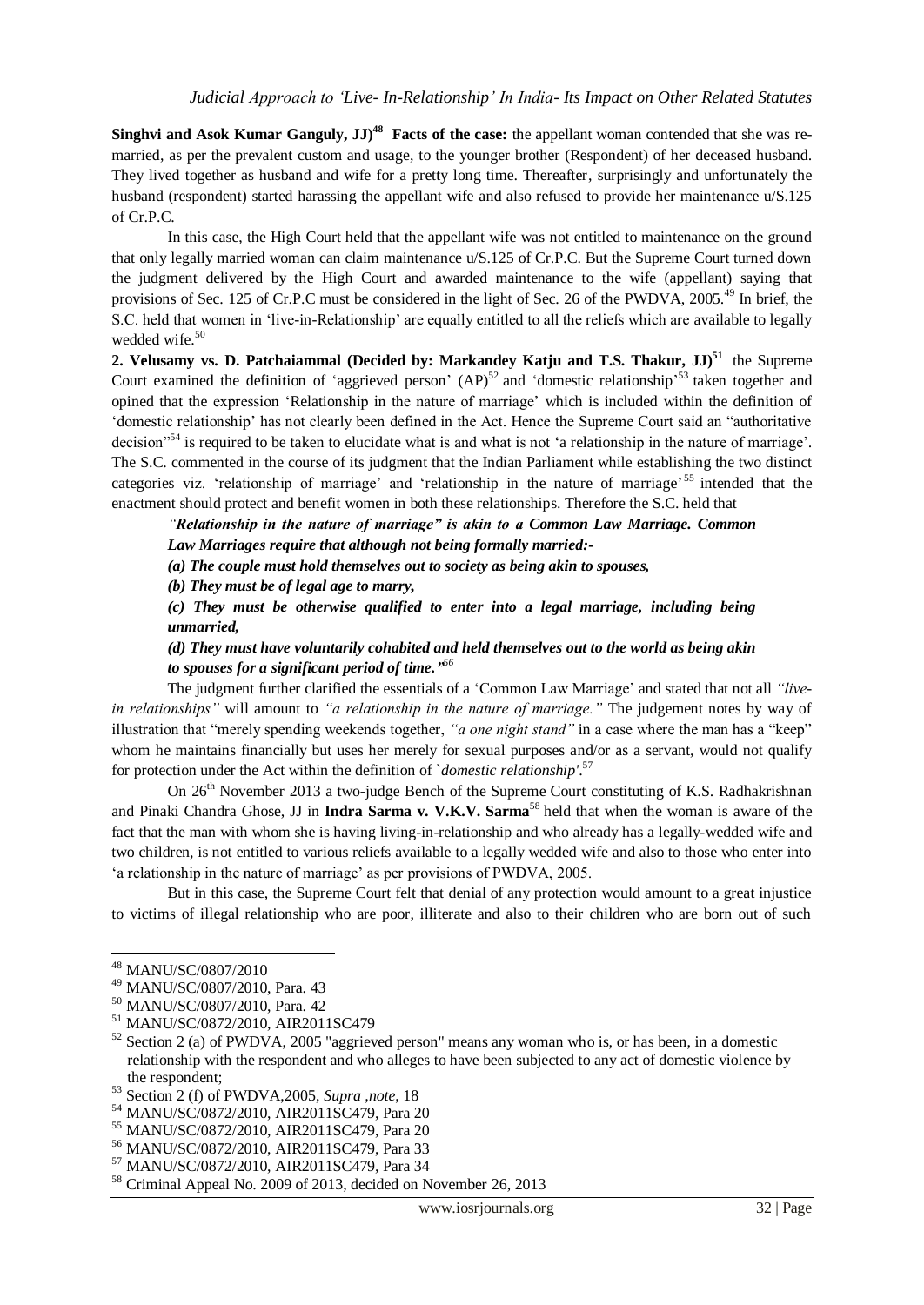relationship and has no source of income of her own.<sup>59</sup> Therefore, the S.C. remarked that there is a burning need to expand the connotation of Sec. 2 (f) which defines 'domestic relationship' in PWDVA, 2005 with a view to include there in victims of illegal relationship who are poor, illiterate along with their children who are born out of such relationship and who do not have any source of income. If the above suggestion made by the Apex Court, purely out of humanitarian consideration, is converted into legislation, it would prove to be an effective remedy to a societal wrong caused by such illegal relationships. During the course of its judgment, the Supreme Court has given the following guidelines based on which the Parliament may pass a new legislation:

*"1) Duration of relationship - Section 2(f) of the DV Act has used the expression "at any point of time", which means a reasonable period of time to maintain and continue a relationship which may vary from case to case, depending upon the factual situation.*

*(2) Shared household - The expression has been defined under Section 2(s) of the DV Act and, hence, needs no further elaboration.*

*(3) Pooling of Resources and Financial Arrangements supporting each other, or any one of them, financially, sharing bank accounts, acquiring immovable properties in joint names or in the name of the woman, long term investments in business, shares in separate and joint names, so as to have a long standing relationship, may be a guiding factor.*

*(4) Domestic Arrangements - Entrusting the responsibility, especially on the woman to run the home, do household activities like cleaning, cooking, maintaining or up keeping the house, etc. is an indication of a relationship in the nature of marriage.*

*(5) Sexual Relationship - Marriage like relationship refers to sexual relationship, not just for pleasure, but for emotional and intimate relationship, for procreation of children, so as to give emotional support, companionship and also marital affection, caring etc.* 

*(6)Having children is a strong indication of a relationship in the nature of marriage. Parties, therefore, intend to have a long standing relationship. Sharing the responsibility for bringing up and supporting them is also a strong indication.*

*(7) Socialization in Public - Holding out to the public and socializing with friends, relations and others, as if they are husband and wife is a strong circumstance to hold the relationship is in the nature of marriage.*

*(8) Intention and conduct of the parties - Common intention of parties as to what their relationship is and to involve and as to their respective roles and responsibilities, primarily determines the nature of that relationship."<sup>60</sup>*

**The Malimath Committee (on Reforms of Criminal Justice System, 2003) <sup>61</sup>** made several recommendations in **Part IV, Chap.16** under the Head **"Offences against Women" (Pg.197) has observed;**  *"that the definition of the word "wife" in Section 125 should be amended so as to include a woman who was living with the man as his wife for a reasonably long period, during the subsistence of the first marriage.<sup>62</sup>*

## **IV. Status Of "Live- In-Relationship" In Other Countries:**

**a)** In **France**, a "Civil Solidarity Pacts" known as *"pacte civil de solidarite* (**PACS** pronounced: [\[paks\]\)](http://en.wikipedia.org/wiki/Help:IPA_for_French))" passed by the French Parliament in November 1999 that allows couples to enter into a union by signing before a court clerk. It is a [contractual](http://en.wikipedia.org/wiki/Contractual) form which binds *"two adults of different sexes or of the same sex, in order to organize their joint life"* and allows them to enjoy the rights accorded to married couples in the areas of income tax, housing and social welfare. The contract can be revoked unilaterally or bilaterally after giving the partner three months' notice in writing.<sup>63</sup> As of 2013, PACS remains available to both- same and opposite sex couples after marriage and adoption rights were made legal for same-sex couples.<sup>64</sup>

 $59$  Criminal Appeal No. 2009 of 2013, decided on November 26, 2013 Para. 62 and 66

 $60$  Criminal Appeal No. 2009 of 2013, decided on  $26<sup>th</sup>$  November, 2013 Para. 55

 $61$  http://mha.nic.in/pdfs/criminal\_justice\_system.pdf, as visited on  $24<sup>th</sup>$  Sept.2011, 1.00 am

<sup>62</sup> [http://mha.nic.in/pdfs/criminal\\_justice\\_system.pdf](http://mha.nic.in/pdfs/criminal_justice_system.pdf) , Para. 16.1.**2** as visited on 24th Sept.2011, 1.00 am

 $^{63}$  [http://en.wikipedia.org/wiki/Civil\\_solidarity\\_pact](http://en.wikipedia.org/wiki/Civil_solidarity_pact), as visited on  $22<sup>nd</sup>$  Nov.2014, 1.00 pm

 $64$  A parliamentary "Report on the Family and the Rights of Children" was released on  $25<sup>th</sup>$  January 2006,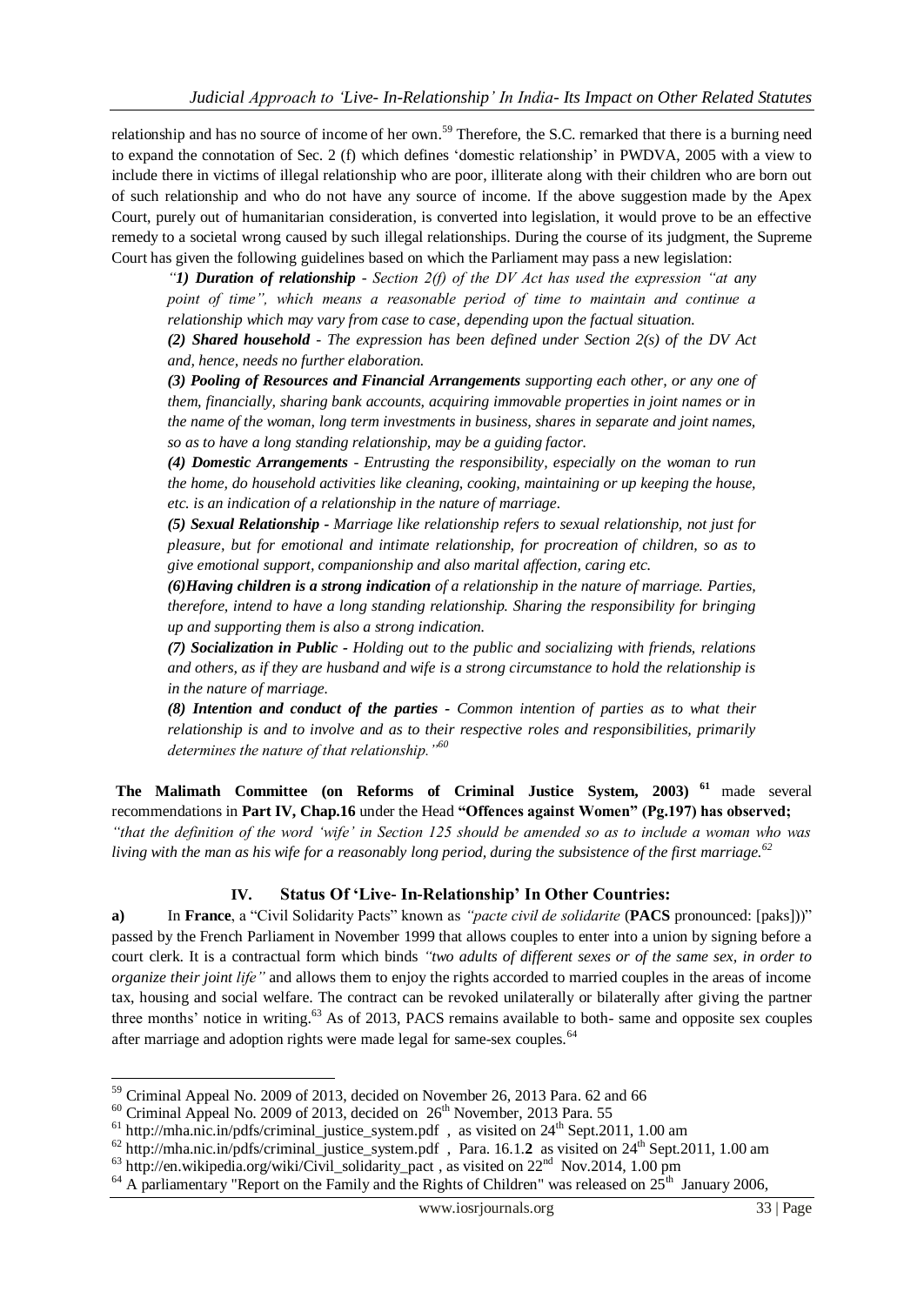**b)** In **Philippines**, live in relationship is recognized, and it governs the property relations by the rules on equal co-ownership, under Chapter- 4 **"***Conjugal Partnership of Gains",* **Article 147 (family Code). <sup>65</sup>** Philippines provides that where a man and a woman who are capacitated to marry each other, live exclusively with each other just like a husband and wife, but without the benefit of marriage (or when the marriage is void). In such a situation, property acquired by both the spouses through their work, their wages and salaries shall be owned by them in equal shares which shall be governed by equal co-ownership rule.<sup>66</sup>

**c)** In the **UK**, live-in-couples do not enjoy legal benefits and status which are granted to married couples. People in such a relationship are literally 'free' from all legal bindings. Partners do not have inheritance right over each other's property unless named in their partner's will. State pension is available to the wives and civil partners (for same-sex couples who have legalized their status) of those who have retired after April 2010 is not similarly applicable to partners who live-in. Bereavement Allowance that is available to widowed spouses is also not available to live-in partners who have lost their mate.<sup>67</sup> However, the law seeks to protect the rights of a child born under such relationship. Both parents have the onus of bringing up their children irrespective whether they are married or cohabiting.<sup>68</sup>

**d) The Family Law (Scotland) Act 2006** introduced new rights and an obligation concerning cohabiting couples (The live in relation).<sup>69</sup> **Section 25 (2)** of the Act postulates that a court of law can consider a person as a co-habitant of another by checking on three parameters; (a) the length of the period during which they lived together, (b) the nature of the relationship during that period and (c) the nature and extent of any financial arrangements, subsisting or which subsisted during that period. In case of breakdown of such relationship, under Section 28 of the Act, a cohabitant has the right to apply in court for financial provision on the termination of the cohabitation "otherwise by reason of death" – i.e. separation. If a partner dies intestate, the survivor can move the court for financial support from his estate within 6 months.<sup>70</sup>

**e**) **Canada** recognizes live in relationship as "Common Law Marriage". <sup>71</sup> A recent ruling in B.C. that grants common-law partners the same fundamental rights as married couples after two years of cohabitation has cast a light on how common-law couples are treated. The presence of children can significantly affect the way a common-law relationship is viewed in the eyes of the law in other provinces.<sup>72</sup>

**f)** In **China**, couple can sign a contract for live in relationship. The rights of a child are secured as a child born outside the wedlock has the same benefits as enjoyed by the child born under a marriage.<sup>73</sup>

**g)** The laws of **Ireland** and **Australia** also recognizes live in relationship. The family law of Australia recognizes "de facto relationship" between couples, while in Ireland the impetus is towards greater recognition to live in relationship as there has been demand for right to maintenance by separated live in couples.  $^{74}$ In Ireland [Cohabiting couples](http://www.citizensinformation.ie/en/birth_family_relationships/cohabiting_couples/rights_of_unmarried_couples.html) do not possess the same legal rights and obligations as married couples or civil partnerships in Irish law. This has important implications for a number of areas in your life - including [inheritance rights,](http://www.citizensinformation.ie/en/birth_family_relationships/unmarried_couples/inheritance_rights_and_unmarried_couples.html) [property ownership,](http://www.citizensinformation.ie/en/birth_family_relationships/unmarried_couples/property_rights_and_unmarried_couples.html) [custody](http://www.citizensinformation.ie/en/birth_family_relationships/unmarried_couples/custody_of_children_and_unmarried_couples.html) and [guardianship of children,](http://www.citizensinformation.ie/en/birth_family_relationships/unmarried_couples/legal_guardianship_and_unmarried_couples.html) [adoption](http://www.citizensinformation.ie/en/birth_family_relationships/unmarried_couples/adoption_and_unmarried_couples.html) and [fostering.](http://www.citizensinformation.ie/en/birth_family_relationships/unmarried_couples/fostering_and_unmarried_couples.html) There is a [redress scheme for cohabiting couples](http://www.citizensinformation.ie/en/birth_family_relationships/problems_in_marriages_and_other_relationships/redress_scheme_for_cohabiting_couples.html) who have been in a long-term cohabiting relationship.<sup>75</sup>

-

available at, [http://en.wikipedia.org/wiki/Civil\\_solidarity\\_pact,](http://en.wikipedia.org/wiki/Civil_solidarity_pact) as visited on 22<sup>nd</sup> Nov.2014, 1.00 pm <sup>65</sup> <http://www.chanrobles.com/civilcodeofthephilippinesbook1.htm>, as visited on 22<sup>nd</sup> Nov.2014, 1.15 pm

<sup>&</sup>lt;sup>66</sup> [Atty. Fred](http://jlp-law.com/blog/author/) " Common-law marriage (live-in relationships) in the Philippines" November 4th, 2006 in Family  [and Property Law,](Family%20%20%0d%20%20%20%20and%20Property%20Law) available at [http://jlp-law.com/blog/common-law-marriage-live-in-relationships-in](http://jlp-law.com/blog/common-law-marriage-live-in-relationships-in-%20%20%20%20%20philippines/) philippines/, as visited on  $22<sup>nd</sup>$  Nov.2014, 1.20 pm

 $\frac{67 \text{ http://www.liveintogether.com/live-in-laws-UK.}$  as visited on  $22^{\text{nd}}$  Nov.2014, 1.25 pm

<sup>68</sup> The Times of India http://timesofindia.indiatimes.com/life-style/relationships/man-woman/Love-live-ins/ (Accessed on 25th November ,2011)

<sup>69</sup> <http://www.liveintogether.com/live-in-laws-UK.asp>

<sup>&</sup>lt;sup>70</sup> Lesley Gordon, Jenny Nobbs, "Cohabitation: the new legal landscape" 15 May 06, Journal of the Law Society of the Scotland, available at http://www.journalonline.co.uk/Magazine/51-5/1003011.aspx

<sup>&</sup>lt;sup>71</sup> www.indialawjournal.com/volume2/issue\_2/article\_by\_saakshi.html, (Accessed on 22<sup>nd</sup> November "11)

<sup>&</sup>lt;sup>72</sup> Alexandra Kazia ,4 myths about common-law relationships, [CBC News](http://www.cbc.ca/news/cbc-news-online-news-staff-list-1.1294364) Posted: Mar 20, 2013 12:39 PM ET Last Updated: Mar 20, 2013 1:18 PM ET, available at [http://www.cbc.ca/news/canada/4-myths-about](http://www.cbc.ca/news/canada/4-myths-about-%20%20%20%20%20common-law-relationships-1.1315129)  [common-law-relationships-1.1315129](http://www.cbc.ca/news/canada/4-myths-about-%20%20%20%20%20common-law-relationships-1.1315129)

<sup>&</sup>lt;sup>73</sup> www.indialawjournal.com/volume2/issue\_2/article\_by\_saakshi.html, (Accessed on  $22<sup>nd</sup>$  November 2011)

<sup>74</sup> Chetan Tripathy, Live in Relationship- Review and Analysis

<sup>75</sup> [http://www.citizensinformation.ie/en/birth\\_family\\_relationships/relationships\\_life\\_event.html,](http://www.citizensinformation.ie/en/birth_family_relationships/relationships_life_event.html) as visited on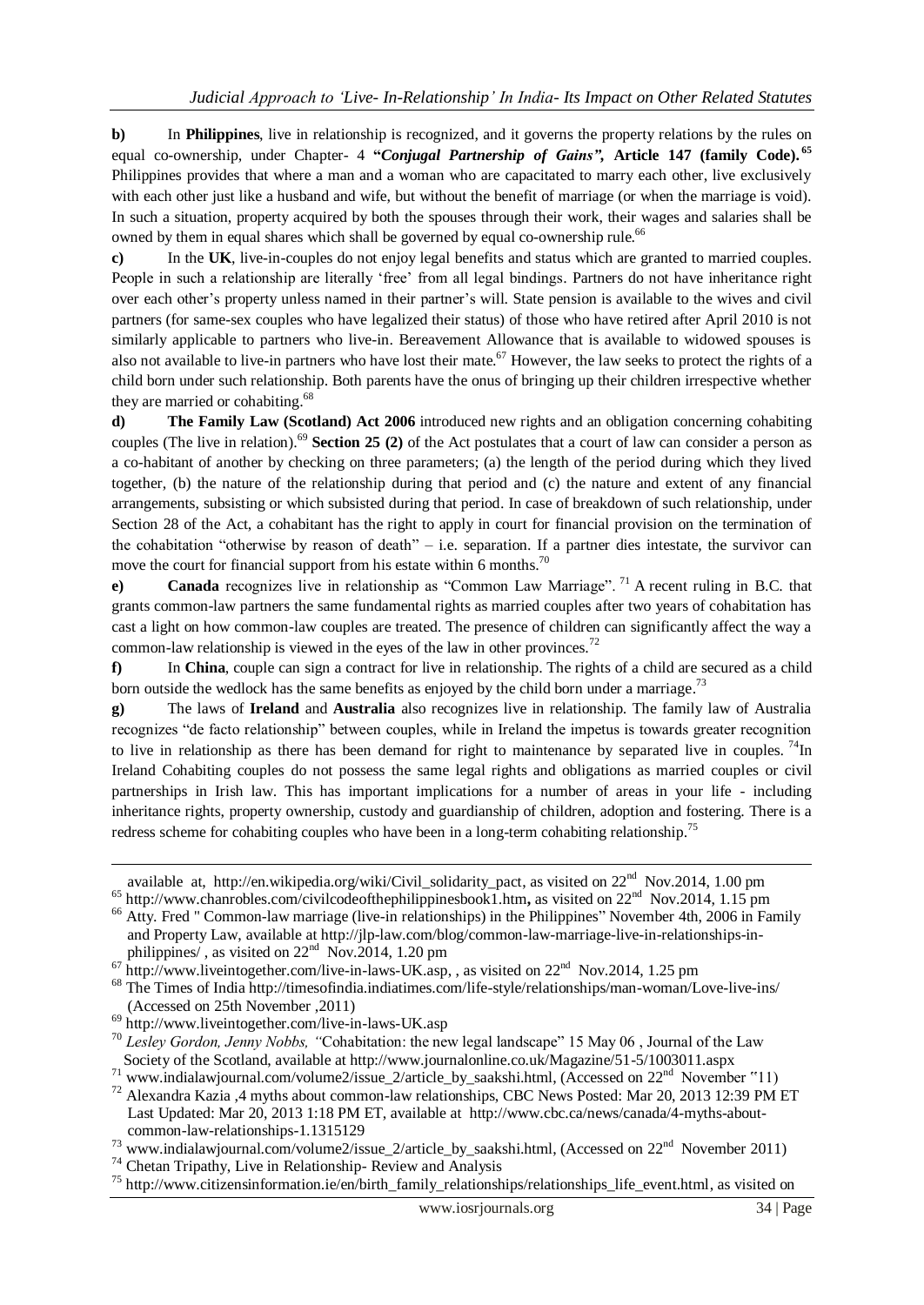**h)** In **USA** concept of ‗Palimony' (maintenance to woman who having live-in-relationship) in a state of flux. **In Velusamy vs. D. Patchaiammal (Decided by: Markandey Katju and T.S. Thakur, JJ) <sup>76</sup>** the Supreme Court examined trend of trying to apply or observe if the concept of "palimony" which arises out of the famous case of **Marvin v. Marvin**<sup>77</sup>and **Taylor vs. Fields**<sup>78</sup> in California Supreme Court can be applied in India as well .

*"24. In USA the expression `palimony' was coined which means grant of maintenance to a woman who has lived for a substantial period of time with a man without marrying him, and is then deserted by him (see `palimony' on Google). The first decision on palimony was the well known decision of the California Superior Court in Marvin vs. Marvin. This case related to the famous film actor Lee Marvin, with whom a lady Michelle lived for many years without marrying him, and was then deserted by him and she claimed palimony. Subsequently in many decisions of the Courts in USA, the concept of palimony has been considered and developed. The US Supreme Court has not given any decision on whether there is a legal right to palimony, but there are several decisions of the Courts in various States in USA. These Courts in USA have taken divergent views, some granting palimony, some denying it altogether, and some granting it on certain conditions. Hence in USA the law is still in a state of evolution on the right to palimony." 79*

*"25. Although there is no statutory basis for grant of palimony in USA, the Courts there have granted it have granted it on a contractual basis. Some Courts in USA have held that there must be a written or oral agreement between the man and woman that if they separate, the man will give palimony to the woman; while other Courts have held that if a man and woman have lived together for a substantially long period without getting married, there would be deemed to be an implied or constructive contract that palimony will be given on their separation." 80*

*"26. In Taylor vs. Fields (1986) 224 Cal. Rpr. 186 the facts were that the plaintiff Taylor had a relationship with a married man Leo. After Leo died Taylor sued his widow alleging breach of an implied agreement to take care of Taylor financially and she claimed maintenance from the estate of Leo. The Court of Appeals in California held that the relationship alleged by Taylor was nothing more than that of a married man and his mistress. It was held that the alleged contract rested on meretricious consideration and hence was invalid and unenforceable. The Court of Appeals relied on the fact that Taylor did not live together with Leo but only occasionally spent weekends with him. There was no sign of a stable and significant cohabitation between the two."<sup>81</sup>*

#### **V. Conclusion**

The 'live-in-relationship' is no longer a novelty to Indian society. It has come to stay. 'Live-inrelationship' couples are multiplying in number; at the same time institution of marriages stays unaffected. Time was when institution of marriage was sine qua non of Indian society but not now. Emergence of live-inrelationship seems to pose a challenge to the solid rock on which institution of marriage has been built up and nurtured. Break up of joint family system has given rise to satellite families. Spread of education of women has led to formation of an army of Indian woman who are earning and ably assisting their husbands resulting into emergence of double income families. As an impact of globalization, families are broken up and life partners are bound to stay alone in different countries of the world away from their life partners. May be that this societal change has given rise to the growth of 'live-in-relationship'.

1

 $22<sup>nd</sup>$  Nov.2014, 1.30 pm

<sup>76</sup> MANU/SC/0872/2010, AIR2011SC479

<sup>77</sup> *(1976) 18 C3d660*

<sup>78</sup> *(1986) 224 Cal. Rpr. 186*

<sup>79</sup> MANU/SC/0872/2010, AIR2011SC479, Para.24

<sup>80</sup> MANU/SC/0872/2010, AIR2011SC479,Para.25

<sup>81</sup> MANU/SC/0872/2010, AIR2011SC479,Para.26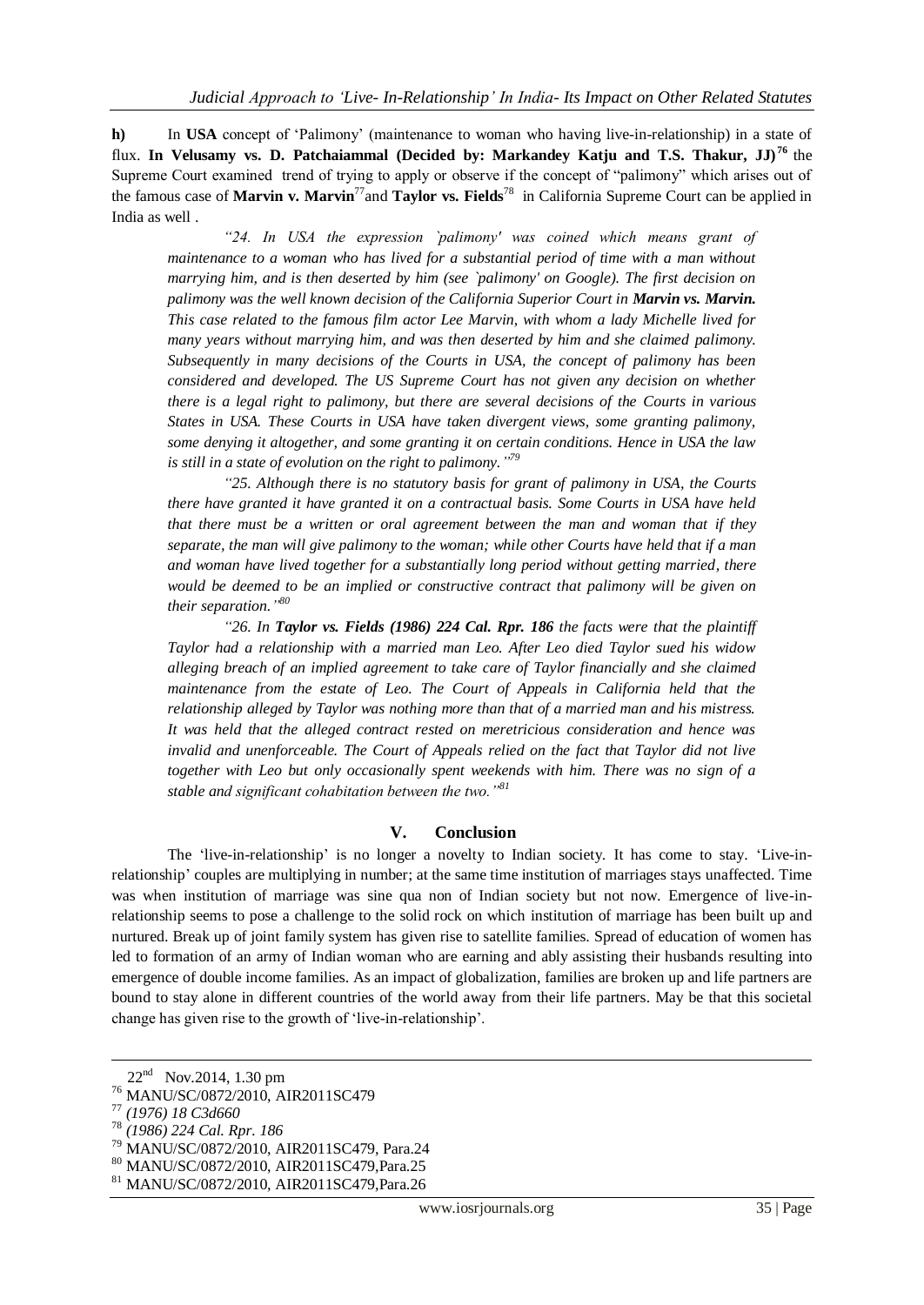Whether you like it or not phenomenon of 'live-in-relationship' is digging deep into the social fabric of India, as if it is posing a bold challenge to the institution of marriage. The law in every country has to keep pace with the changing times.

#### **VI. Suggestions And Recommendations**

## **a) PWDVA,2005 Section 2(f)**

The Researcher fully agrees with the bold initiative taken by the Supreme Court in its judgment delivered in respect of the two cases namely **1. Velusamy vs. D. Patchaiammal (Decided by: Markandey Katju and T.S. Thakur, JJ)<sup>82</sup> 2**. **Indra Sarma v. V.K.V. Sarma (Decided by: K.S. Radhakrishnan and Pinaki Chandra Ghose, JJ)**<sup>83</sup> which recommended to the Indian legislature broadening of the definition of ‗domestic relationship' contained in Sec.2 (f) of PWDVA, 2005, with a view to include therein victims of illegal relationship who are poor, illiterate and also their children who are born out of live-in-relationship and who do not have any source of income of their own.

In addition to the above recommendations, the Researcher suggests that the Parliament passes a new legislation as suggested by the S.C. in its guidelines given in the course of its above mentioned two judgments.

## **b) Criminal Procedure Code,1973 (Section 125 )**

The Researcher suggest that the definition of the term 'wife' contained in Section 125 of Cr.P.C. should be amended so as to include a woman having 'relationship in the nature of marriage' for a reasonably long period of time.

## **c) The Indian Evidence Act, 1872 (Section 112)**

**Section 112<sup>84</sup>** of the Indian Evidence Act, 1872 provides that legitimacy of a child is proved only if any person was born during the continuance of a valid marriage between his mother and any man. Muslim law also recognizes only those children as legitimate, who are the offspring of a man and his wife.<sup>85</sup> Thus children born out of live-in relationship were "illegitimate"<sup>86</sup> in the eye of the then existing law. However the Supreme Court in **Revanasiddappa & Anr. vs Mallikarjun & Ors.<sup>87</sup> remarked that irrespective of the relationship between** parents, birth of a child out of such relationship has to be viewed independently of the relationship of the parents. It is as plain and clear as sunshine that a child born out of such relationship is innocent and is entitled to all the rights and privileges available to children born out of valid marriages. This is the crux of Section 16 of the amended Hindu Marriage Act, 195588.

#### **d) Hindu Marriage Act, (Section 16)**

On  $17<sup>th</sup>$  May 2010 a Bench of the Supreme Court of India consisting of Hon'ble Justice B.S. Chauhan and Justice Swatanter Kumar (JJ) in **Bharatha Matha & Anr vs R. Vijaya Renganathan & Ors<sup>89</sup>** held that;

*"20. Thus, it is evident that Section 16 of the (Hindu Marriage) Act intends to bring about social reforms, conferment of social status of legitimacy on a group of children, otherwise treated as illegitimate, as its prime object."*

<sup>1</sup> <sup>82</sup> MANU/SC/0872/2010, AIR2011SC479

<sup>83</sup> Criminal Appeal No. 2009 of 2013, decided on November 26, 2013 Para. 62 and 66

<sup>84</sup> **The Indian Evidence Act, 1872, Section 112- Birth during marriage, conclusive proof of legitimacy**.— The fact that any person was born during the continuance of a valid marriage between his mother and any man, or within two hundred and eighty days after its dissolution, the mother remaining unmarried, shall be conclusive proof that he is the legitimate son of that man, unless it can be shown that the parties to the marriage had no access to each other at any time when he could have been begotten.

<sup>85</sup> *Md.Amin V.Vakil Ahmed*, (1952), S.C.35

<sup>86 &#</sup>x27;illegitimate '-"born to parents not married to each other", Catherine, Soanes, Oxford English Dictionary, Oxford University Press, 7th ed. 2007 , pg.276

<sup>87</sup> Civil Appeal No. of 2011, Arising out of Special Leave Petition (C) No.12639/09, 2011(2)UJ 1342(S.C.)

<sup>&</sup>lt;sup>88</sup> Civil Appeal No. of 2011, Arising out of Special Leave Petition (C) No.12639/09, 2011(2)UJ 1342(S.C.)Para.36

<sup>89</sup> AIR 2010 SC 2685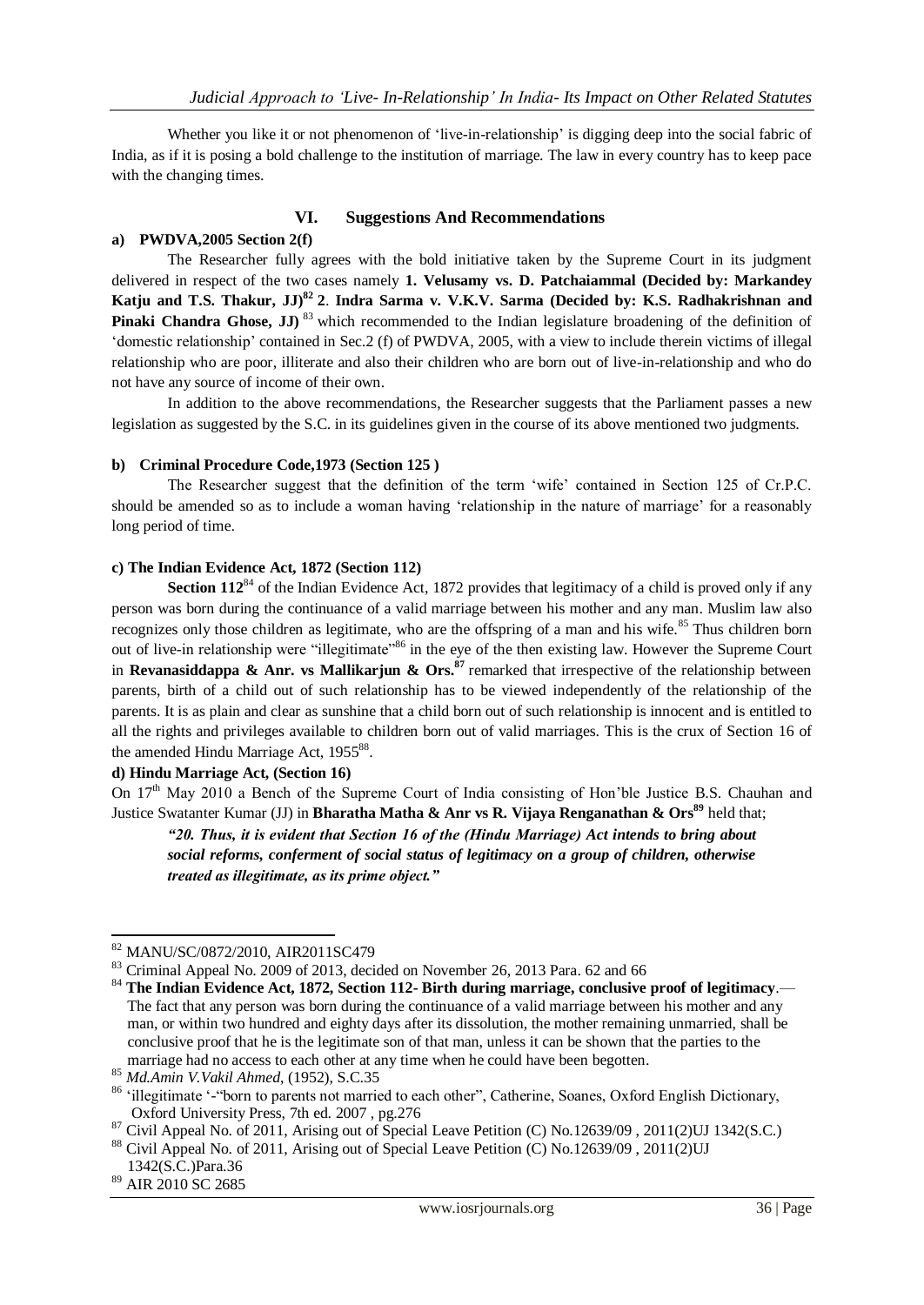## *27. Thus, it is evident that in such a fact-situation, a child born of void or voidable marriage is not entitled to claim inheritance in ancestral coparcener property but is entitled only to claim share in self acquired properties, if any." <sup>90</sup>*

In this context the Researcher wants to recommend that child born out of 'relationship in the nature of marriage' should also be entitled to claim its share in ancestral coparcenaries property of its parents in addition to their self acquired property. It is as plain and clear as sunshine that a child born out of such relationship is innocent and is entitled to all the rights and privileges available to children born out of valid marriages. This is the crux of Section 16(3) of the amended Hindu Marriage Act, 1955, which needs to be put on the canvass of reality.

#### **Bibliography**

#### **A. Books**

- [1]. [Dinshah Fardunji Mulla,](http://www.google.co.in/search?tbo=p&tbm=bks&q=inauthor:%22Sir+Dinshah+Fardunji+Mulla%22&source=gbs_metadata_r&cad=5) [Satyajeet Atul Desai,](http://www.google.co.in/search?tbo=p&tbm=bks&q=inauthor:%22Satyajeet+Atul+Desai%22&source=gbs_metadata_r&cad=5) Principles of Hindu Law, Volume 1(20th ed.), New Delhi, LexisNexis Butterworths, 2007
- [2]. Dalbir Bharati, Women and Law, (2008), New Delhi, S.B. Nangia-APH Publishing Corporation,
- [3]. Dr. Kailash Rai, The Constitutional Law of India, (7th ed.), Allahabad: Central law publications, 2008
- [4]. Dr. Poonam Pradhan Saxena, Family Law Lectures Family Law II(3rd ed.), Nagpur: Wadhwa LexisNexis Butterworths
- Paras Diwan, Modern Hindu Law (20th ed.), Allahabad,Allahabad Law Agency, 2009.
- [6]. Ratanlal and Dhirajlal ,The Indian penal Code, (30th ed.), Nagpur: Wadhwa and Co., reprint 2008,
- [7]. R.C. Nigam, Law of Crimes in India, Vol. I, Principles of Criminal Law Bombay-Delhi: Asia Publishing House,1965

#### **B. Dictionaries**

- [8]. Catherine, Soanes, Oxford English Dictionary, Oxford University Press, 7th ed. 2007
- [9]. International Encyclopedia of Marriage And Family | 2003, Available At, [Http://Www.Encyclopedia.Com/Topic/Cohabitation.Aspx](http://www.encyclopedia.com/Topic/Cohabitation.Aspx)
- [10]. International Encyclopedia of the Social Sciences | 2008 available at, http://www.encyclopedia.com/topic/Cohabitation.aspx [11]. www.legal-dictionary.com (Accessed on 25th sept.2011 at 2 am)
- www.legal-dictionary.com (Accessed on 25th sept.2011 at 2 am)

#### **C. Articles**

- [12]. Amartya Bag, "Succession Rights In Case Of Live-In Relationships: An Analysis In The Indian Context , at http://papers.ssrn.com/sol3/papers.cfm?abstract\_id=2011751
- 
- [13]. Chetan Tripathy, "Live in Relationship- Review and Analysis" [14]. Deepali Sharma and Shikha Rajpurohit "Legal & Social Aspection Deepali Sharma and Shikha Rajpurohit "Legal & Social Aspects of Live In Relationship" International Referred Research Journal, January, 2012, ISSN- 0975-3486, RNI: RAJBIL 2009/30097, Vol- III, Issue 2
- 
- [15]. Shobharam Sharma, "Live-In-Relationship: An Individualistic Approach", Naya Deep,Pg.69<br>[16]. "Live-in Relationship in India : Legal Status, Indian Laws & Jurisprudence" [16]. ―Live-in Relationship in India : Legal Status, Indian Laws & Jurisprudence‖ A Layman's Guide, available at, http://www.gangothri.org/?q=node/33, (Last accessed on April 26, 2013)
- [17]. www.indialawjournal.com/volume2/issue\_2/article\_by\_saakshi.html, (Accessed on 22nd November 2011)
- [18]. KU Kalpana Vithalrao Jawale, "Live-In Relationship: Recent Developments and Challenges in India" National Summit on Law & Legal Education "NECTAR", Akola Law College
- [19]. Nivedita Ghosh, "The Emerging Marital Trends in Indian Scenario" New Delhi, India International Multidisciplinary Research Journal, Research Chronicler ISSN 2347–503X, available at www.research-chronicler.com
- [20]. Padma Rao Sahib and Xinhua Gu "Living in Sin" and Marriage: a Matching Model",journal of population Economics 15, No.2(2002): 261
- [21]. Prof. Vijender Kumar, "Live-In Relationship: Impact on Marriage and Family Institutions", SCC J-19, 2012 Vol.4

#### **D. Case Laws**

- [22]. A Dinohamy v. WL Blahamy, AIR 1927 P.C. 185
- [23]. Alok Kumar v. state crl. M.C. No. 299/2009, Cr.M.C.No. 299/2009, Decided on 9 August 2010
- 
- [24]. Badri Prasad v. Dy Director of Consolidation, AIR 1978 SC 1557<br>[25]. Bharatha Matha & Anr vs R. Vijaya Renganathan & Ors., AIR 20 Bharatha Matha & Anr vs R. Vijaya Renganathan & Ors., AIR 2010 SC 2685
- [26]. Gokal Chand v. Parvin Kumari AIR 1952 SC 231
- [27]. Indra Sarma v. V.K.V. Sarma Criminal Appeal No. 2009 of 2013, decided on 26th November,
- [28]. Khushboo Case, JT 201 (4) SC 478,Crl. App. No. 913/2010, arising out of SLP (Crl.) No. 4010 of 2008, MANU/SC/0310/2010, (S.C. 28 April, 2010)
- [29]. Koppisetti Subbharao Subramaniam v. State of A.P, Crl. Appl. No. 867/2009 MANU/SC/0689/2009 (S.C. Sept. 24, 2009)
- [30]. Marvin v. Marvin,(1976) 18 C3d660
- [31]. Md.Amin V.Vakil Ahmed, (1952), S.C.35
- [32]. Mohabhat Ali v. Mohammad Ibrahim Khan, AIr 1929 PC 135
- [33]. Payal Sharma v. Superintendent, Nari Niketan, and others, 2001 (3) AWS 1778
- [34]. Patel and others Case, (2006) 8 SCC 726
- [35]. Revanasiddappa & Anr. vs Mallikarjun & Ors Civil Appeal No. of 2011, Arising out of Special Leave Petition (C) No.12639/09 , 2011(2)UJ 1342(S.C.)
- [36]. Tulsa v. Durghatiya, (2008) 4 SCC 520, Civil Appeal No. 648/2002 MANU/SC/0424/2008 (S.C. Jan. 15, 2008).
- [37]. Vidyadhari v. Sukhrana Bai, C.A. No. 575/2008 MANU/SC/0629/2008, (S.C. Jan. 22, 2008)

<sup>90</sup> AIR 2010 SC 2685,Para.20,27